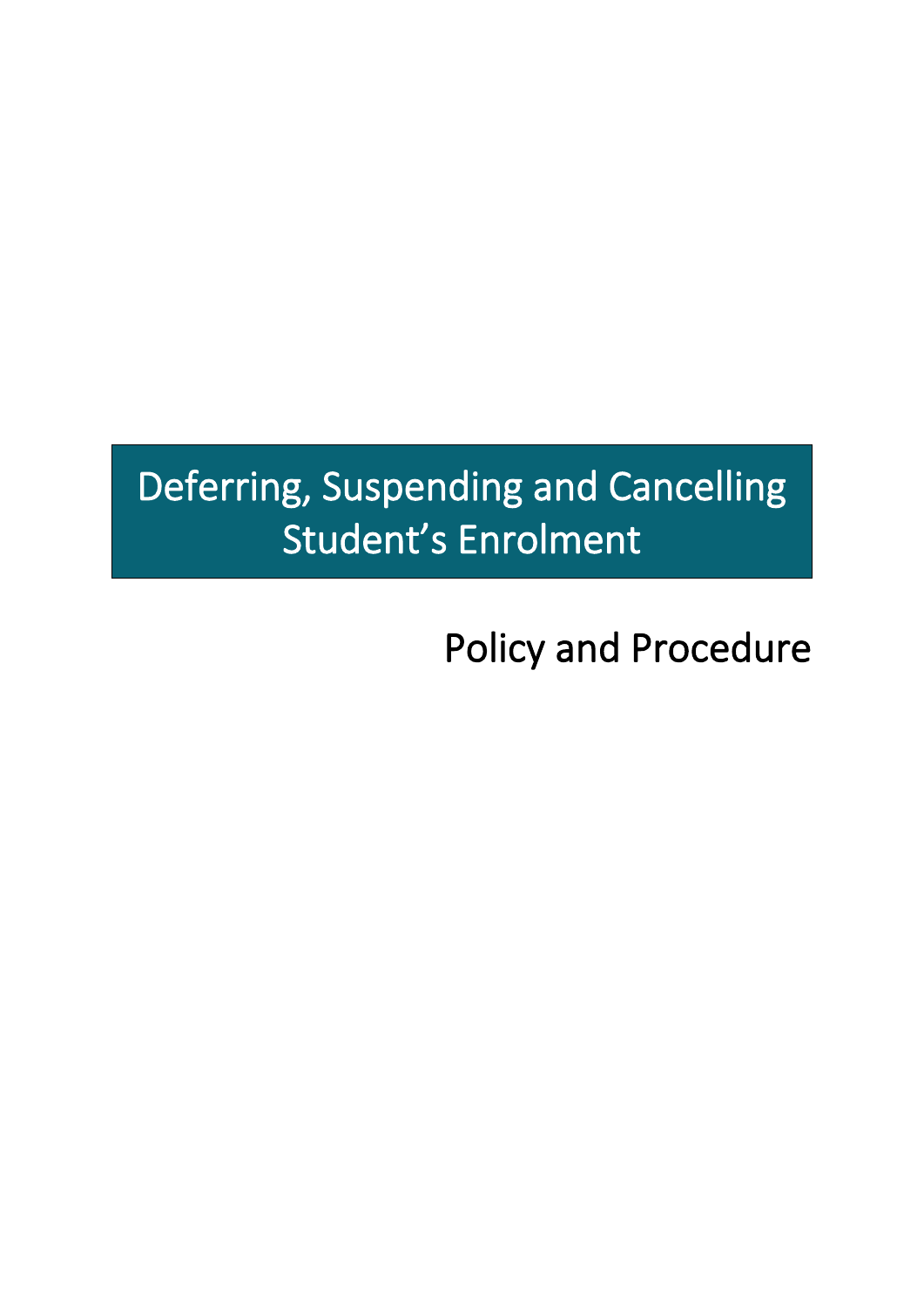

# Table of Contents

| 1. |                               |  |  |  |  |  |
|----|-------------------------------|--|--|--|--|--|
| 2. |                               |  |  |  |  |  |
| 3. |                               |  |  |  |  |  |
| 4. |                               |  |  |  |  |  |
|    | 4.1                           |  |  |  |  |  |
|    |                               |  |  |  |  |  |
|    |                               |  |  |  |  |  |
|    |                               |  |  |  |  |  |
|    | 4.2                           |  |  |  |  |  |
|    |                               |  |  |  |  |  |
|    |                               |  |  |  |  |  |
|    |                               |  |  |  |  |  |
|    | 4.3                           |  |  |  |  |  |
|    |                               |  |  |  |  |  |
|    |                               |  |  |  |  |  |
|    |                               |  |  |  |  |  |
|    | 4.4                           |  |  |  |  |  |
|    | 4.5                           |  |  |  |  |  |
|    | 4.6                           |  |  |  |  |  |
| 5. |                               |  |  |  |  |  |
|    | 5.1                           |  |  |  |  |  |
|    | 5.2                           |  |  |  |  |  |
|    | 5.3                           |  |  |  |  |  |
| 6. |                               |  |  |  |  |  |
|    | 6.1                           |  |  |  |  |  |
|    | 6.2                           |  |  |  |  |  |
|    | 6.3                           |  |  |  |  |  |
| 7. |                               |  |  |  |  |  |
|    | 7.1                           |  |  |  |  |  |
|    |                               |  |  |  |  |  |
|    |                               |  |  |  |  |  |
|    | 7.2                           |  |  |  |  |  |
|    |                               |  |  |  |  |  |
|    |                               |  |  |  |  |  |
|    | 7.3                           |  |  |  |  |  |
|    | Page 2 of 17<br>© JMC PTY LTD |  |  |  |  |  |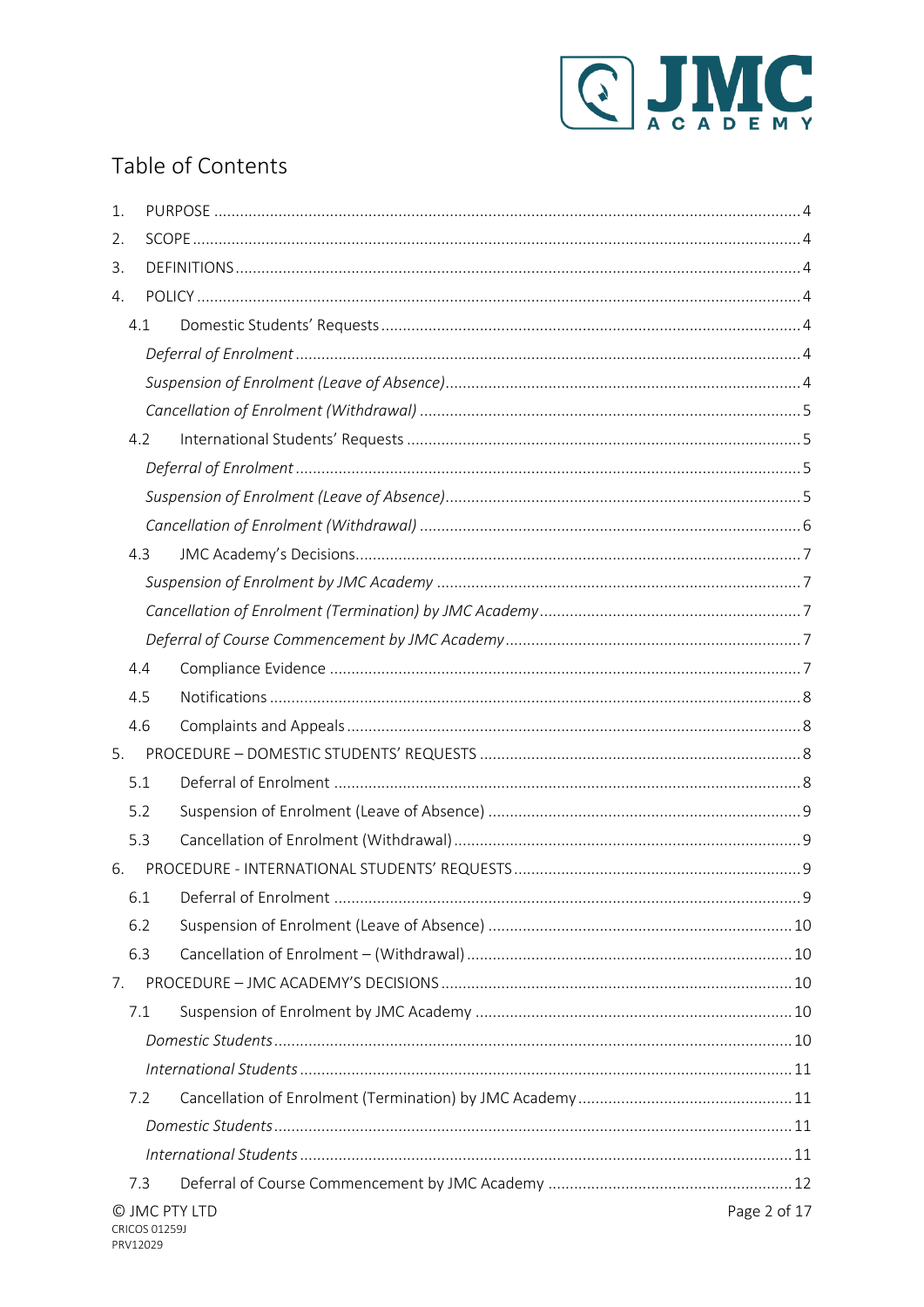

|  | Appendix 2 – Compassionate or Compelling Circumstances Acceptable Evidence 15 |  |  |
|--|-------------------------------------------------------------------------------|--|--|
|  |                                                                               |  |  |
|  |                                                                               |  |  |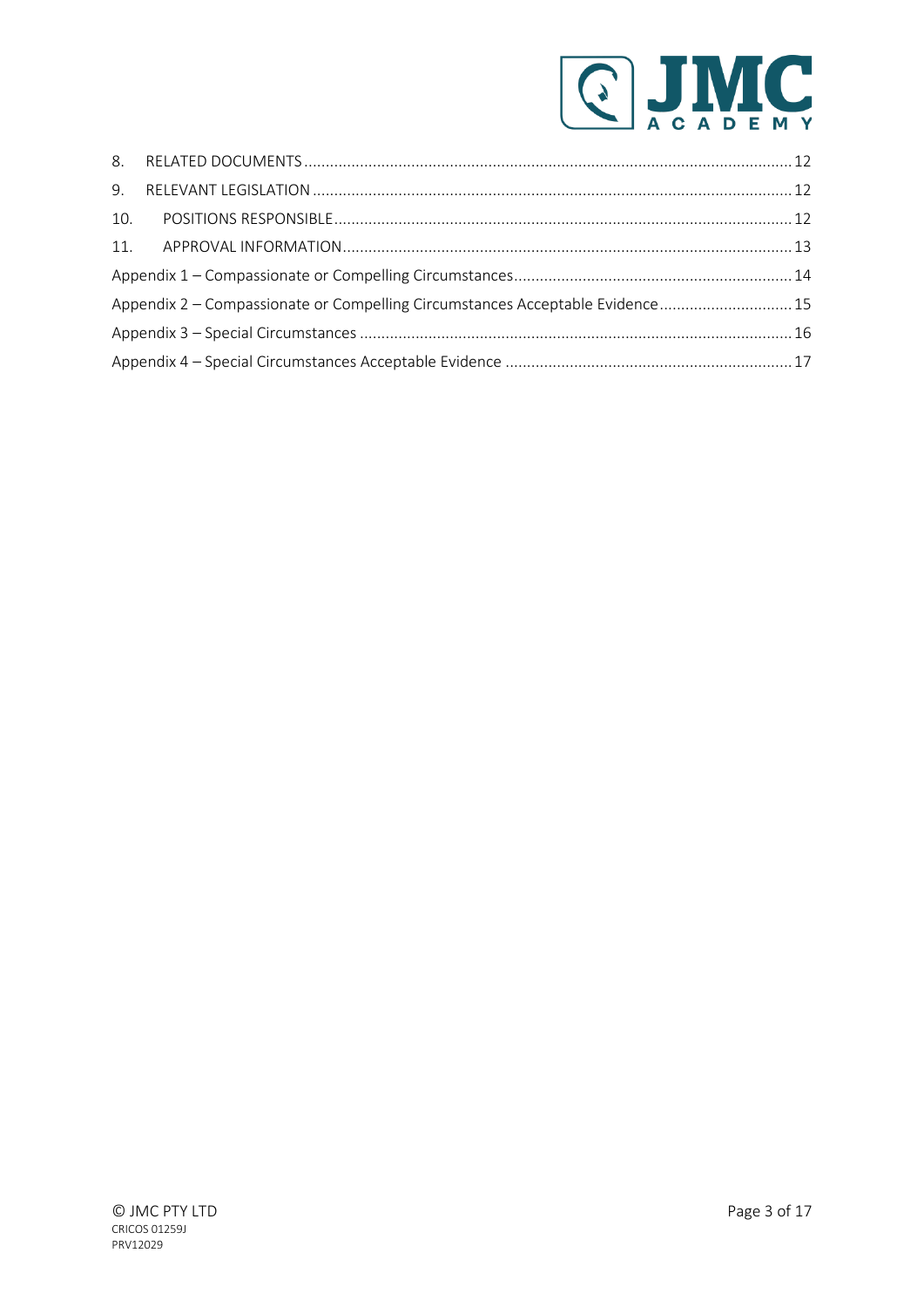

# <span id="page-3-0"></span>1. PURPOSE

The purpose of the Deferring, Suspending and Cancelling Student's Enrolment Policy and Procedure is to outline details of circumstances and JMC Academy's approach to managing deferral, suspension and cancellation of a student's enrolment.

# <span id="page-3-1"></span>2. SCOPE

The Deferring, Suspending and Cancelling Student's Enrolment Policy and Procedure applies to all students enrolled in or seeking a place in any program offered by JMC Academy.

The Deferring, Suspending and Cancelling Student's Enrolment Policy and Procedure does not cover withdrawing from a unit of study (refer to the *Modification of Study Pathway Policy and Procedure).*

# <span id="page-3-2"></span>3. DEFINITIONS

Compassionate or Compelling Circumstances – are generally those beyond the control of the student and which have an impact upon the student's course progress or wellbeing. Please refer to:

- *Appendix 1 – Compassionate or Compelling Circumstances*, and
- *Appendix 2 – Compassionate or Compelling Circumstances Acceptable Evidence.*

Leave of Absence - Temporary suspension of enrolment in a course of studies is also referred to as Leave of Absence.

Special Circumstances – are generally those beyond the control of the student and which have an impact upon the student's course progress or wellbeing. Please refer to:

- *Appendix 3 – Special Circumstances*, and
- *Appendix 4 – Special Circumstances Acceptable Evidence.*

Withdrawal from a course of study - Cancellation of enrolment upon student's request is also referred to as withdrawal from a course of study.

Termination of Enrolment – Cancellation of student's enrolment by JMC Academy is also referred to as termination of enrolment.

<span id="page-3-3"></span>All definitions are located in the *JMC Academy Glossary.*

# 4. POLICY

JMC Academy will consider all requests from all students wishing to defer, suspend or cancel their enrolment fairly, taking into consideration the circumstances of the student.

#### <span id="page-3-5"></span><span id="page-3-4"></span>4.1 Domestic Students' Requests

#### *Deferral of Enrolment*

- 4.1.1.Domestic students may apply for deferral of the commencement of a course for a maximum period of 12 months.
- 4.1.2.The domestic student's application for deferral of enrolment:
	- 4.1.2.1. Must be submitted before Census Date,
	- 4.1.2.2. Will be determined by the responsible Campus Director or delegate.

#### <span id="page-3-6"></span>*Suspension of Enrolment (Leave of Absence)*

- 4.1.3.Domestic students may apply for temporary suspension of their studies for a maximum period of 12 months.
- 4.1.4.Suspension occurring: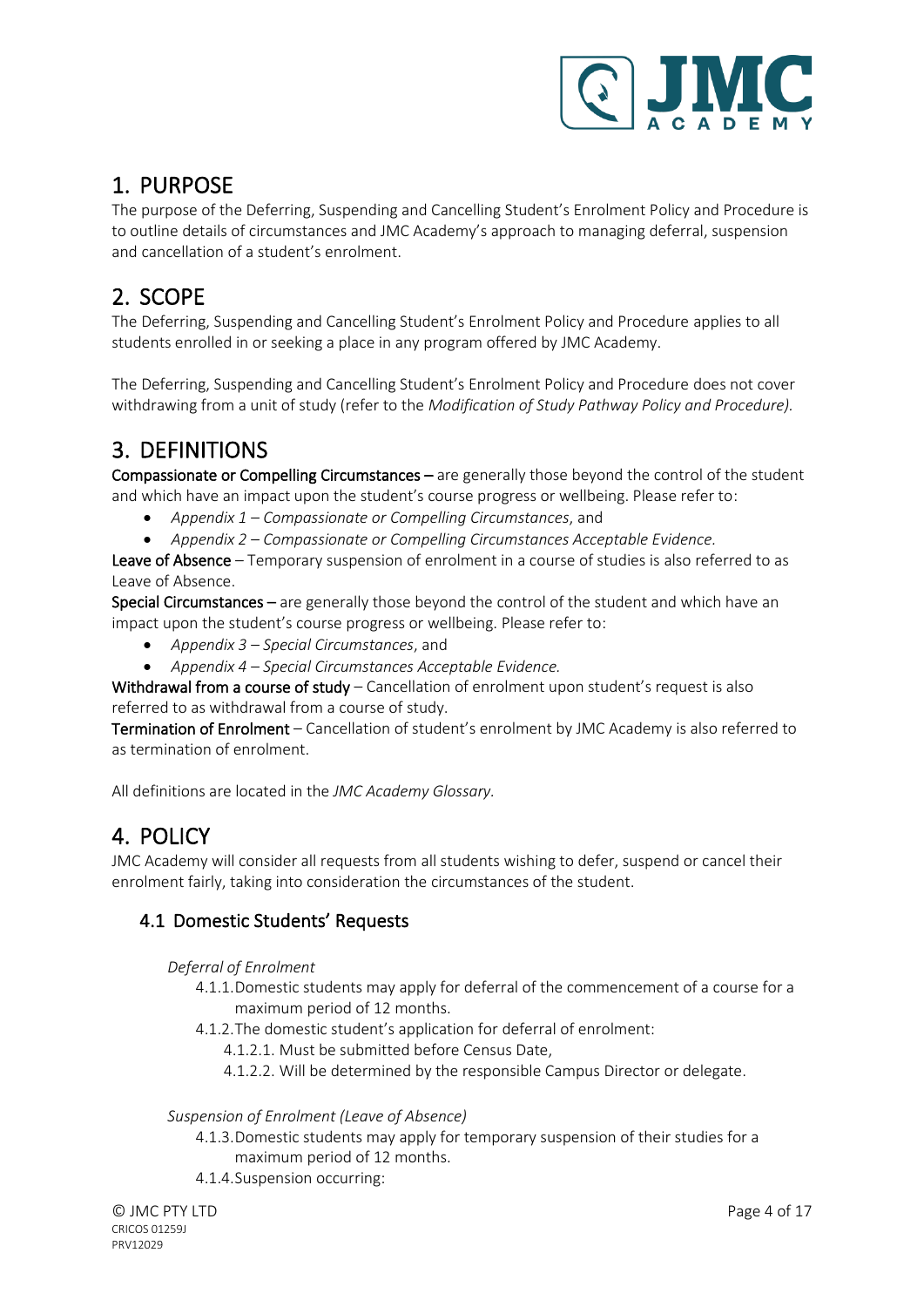

- 4.1.4.1. After Census Date will result in financial penalties unless consideration under special circumstances has been approved by JMC Academy,
- 4.1.4.2. After week eight (8) of any study period will result in both financial and academic penalties unless consideration under special circumstances has been approved by JMC Academy.
- 4.1.5.The domestic student's application for suspension of enrolment will be determined by the Campus Director or delegate in consultation with Head of Department.

#### <span id="page-4-0"></span>*Cancellation of Enrolment (Withdrawal)*

4.1.6.Domestic students applying for withdrawal from their course of study based on special circumstances may be eligible for a tuition fee refund/re-credit, if granted.

- 4.1.7.Cancellation of enrolment occurring:
	- 4.1.7.1. After Census Date will result in financial penalties unless consideration under special circumstances has been approved by JMC Academy,
	- 4.1.7.2. After week eight (8) of any study period will result in both financial and academic penalties unless consideration under special circumstances has been approved by JMC Academy.
- 4.1.8.The domestic student's application for cancellation of enrolment will be determined by Campus Director or delegate.

#### <span id="page-4-2"></span><span id="page-4-1"></span>4.2 International Students' Requests

#### *Deferral of Enrolment*

- 4.2.1.International students may apply for deferral of a course for a maximum of one (1) study period.
- 4.2.2.International students may defer commencement of a course only in the following limited circumstances:
	- 4.2.2.1. Where a student has already been issued a student visa, they may only apply to defer commencement of the course on the grounds of compassionate or compelling circumstances,
	- 4.2.2.2. Student visa delay.
- 4.2.3.Applications for deferral on the basis of compassionate or compelling circumstances must be supported by documentary evidence of the circumstances that are beyond the student's control and which impact on the student's ability to study.
	- 4.2.3.1. If an international student applies for a deferral on the basis of compassionate or compelling circumstances, which is then granted, neither academic nor financial penalties apply.
	- 4.2.3.2. Fees already paid for the deferred study period will be credited to next study period upon student's return.
- 4.2.4.Deferral of the enrolment may impact international student's visa status.
- 4.2.5.The international student's application for deferral of enrolment:
	- 4.2.5.1. Must be submitted before start of the course,
	- 4.2.5.2. Will be determined by the Director of International Services in consultation with Campus Director or delegate.

#### <span id="page-4-3"></span>*Suspension of Enrolment (Leave of Absence)*

4.2.6.International students are required to maintain full-time enrolment each study period and are required to complete their course within the period specified in their electronic Confirmation of Enrolment (e-CoE).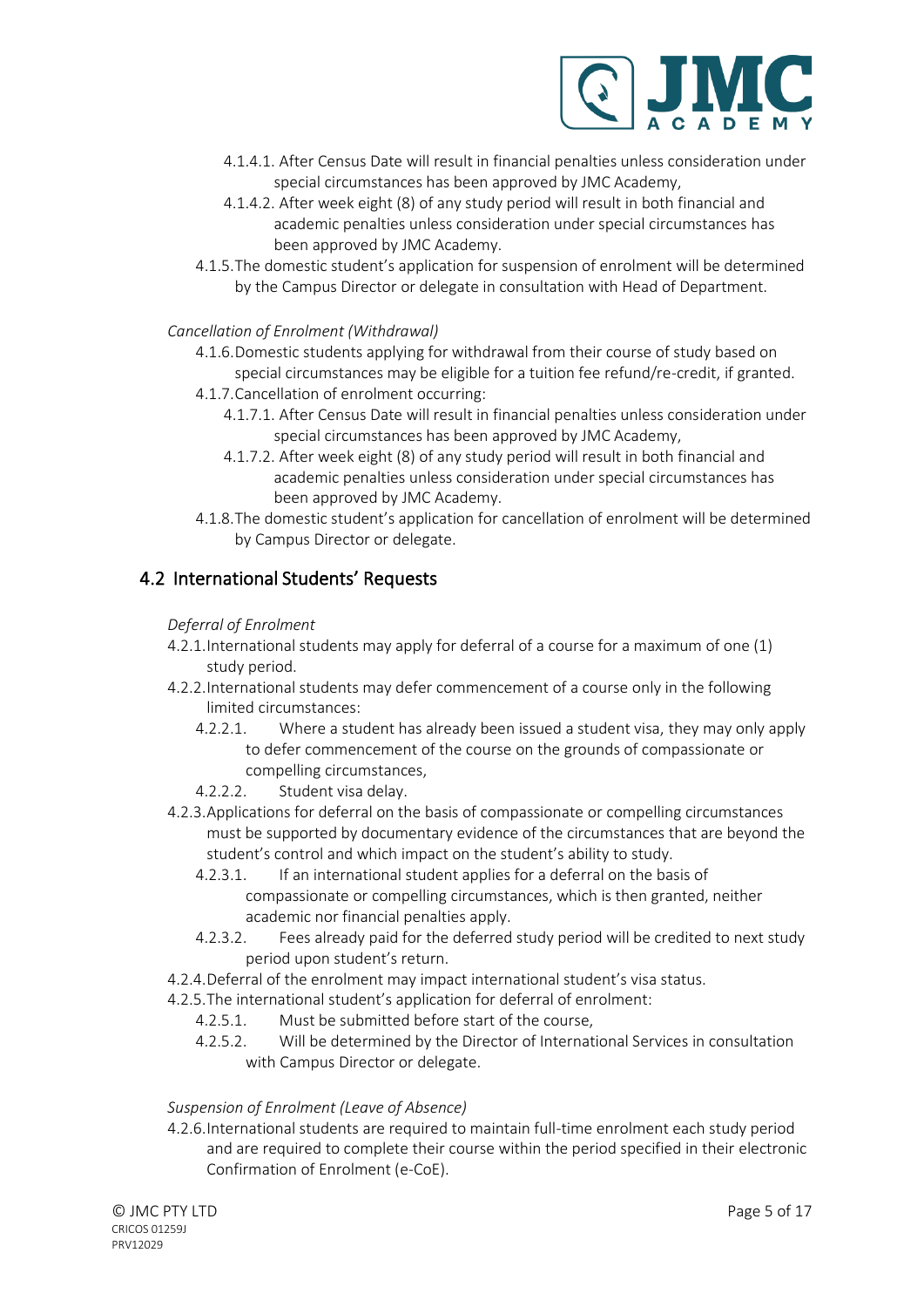

- 4.2.7.International students may apply for temporary suspension of their studies for a maximum period of one (1) study period.
- 4.2.8.In cases when student requests to suspend their studies for longer than one (1) study period they will be advised to withdraw from their course entirely and re-apply upon their return.
- 4.2.9.International students may suspend their course only in the following limited circumstances:
	- On the grounds of compassionate or compelling circumstances,
	- Student visa delay.
- 4.2.10. Applications for suspension of enrolment on the basis of compassionate or compelling circumstances must be supported by documentary evidence of the circumstances that are beyond the student's control and which impact on the student's ability to study.
	- 4.2.10.1. If a female student applies for a suspension of studies on the basis of pregnancy, JMC Academy will follow normal processes for assessing a suspension of studies. However, as a general rule, the suspension will commence no earlier than six (6) weeks prior to the expected birth (unless otherwise supported by medical evidence) with the return date of the student being calculated as being at the beginning of the next teaching period that is at least eight (8) weeks after the birth.
	- 4.2.10.2. If the requested suspension is longer than 12 months, then the student will be required to withdraw from the course and reapply when they are ready to return.
	- 4.2.10.3. When suspension of enrolment is approved on the basis of compassionate or compelling circumstances, neither academic nor financial penalties apply.
	- 4.2.10.4. Fees already paid for the suspended study period will be credited to the next study period upon the student's return.
- 4.2.11. The international student's application for suspension of enrolment will be determined by the Director of International Services in consultation with Head of Department and Campus Director or delegate.

#### <span id="page-5-0"></span>*Cancellation of Enrolment (Withdrawal)*

- 4.2.12. International students applying for withdrawal from their course of study based on compassionate or compelling circumstances may be eligible for a tuition fee refund/recredit, if granted.
- 4.2.13. Cancellation of enrolment occurring:
	- 4.2.13.1. Less than 10 weeks before the start of the study period date will result in financial penalties unless consideration under compassionate or compelling circumstances has been approved by JMC Academy,
	- 4.2.13.2. After week eight (8) of any study period will result in both financial and academic penalties unless consideration under compassionate or compelling circumstances has been approved by JMC Academy.
- 4.2.14. Cancellation of the enrolment may impact the international student's visa status.
- 4.2.15. Cancellation of enrolment of an international student wishing to transfer to another education provider will be completed in accordance with the *Transfer between Registered Providers Policy and Procedure*.
- 4.2.16. The international student's application for cancellation of enrolment will be determined by the Director of International Services in consultation with Campus Director or delegate.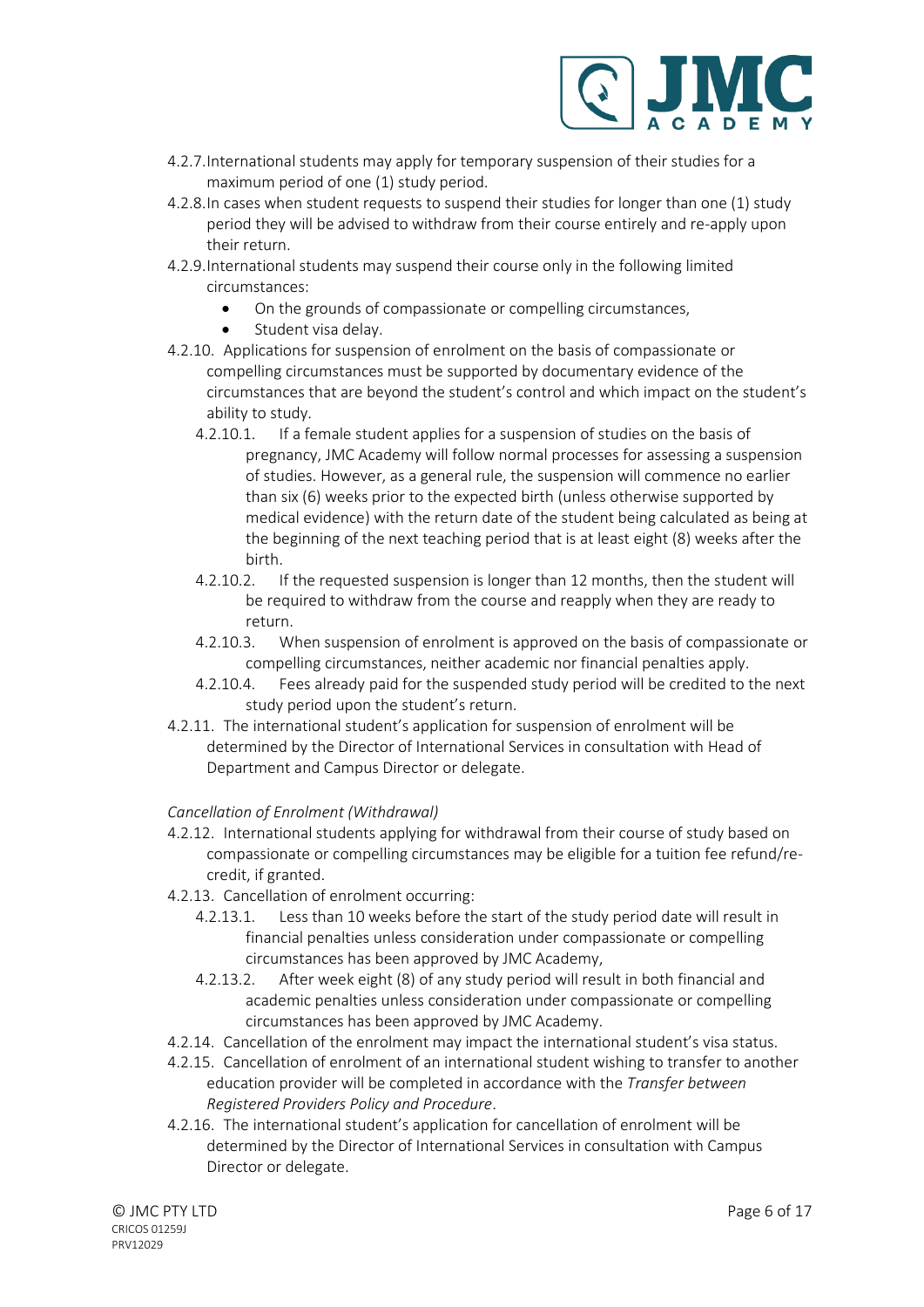

#### <span id="page-6-1"></span><span id="page-6-0"></span>4.3 JMC Academy's Decisions

#### *Suspension of Enrolment by JMC Academy*

- 4.3.1.JMC Academy may suspend a student's enrolment in the following instances:
	- 4.3.1.1. When student has been involved in serious academic or non-academic misconduct, or
	- 4.3.1.2. Due to non-payment of fees.
- 4.3.2.The student's enrolment, in such circumstances, is placed on hold pending the conclusion of an investigation or/and formal complaint/appeal process.
- 4.3.3.The final outcome of this process will result in either:
	- Restoring full enrolment without any conditions,
	- Restoring full enrolment with conditions applied, or
	- The permanent cancellation of an enrolment.
- 4.3.4.Suspension of the enrolment may impact international student's visa status.
- 4.3.5.If an international student's enrolment is suspended for more than six (6) months, the student's visa may be cancelled by Department of Home Affairs (DoHA).
- 4.3.6.It is student's obligation to attend all scheduled meetings.

#### <span id="page-6-2"></span>*Cancellation of Enrolment (Termination) by JMC Academy*

- 4.3.7.JMC Academy may decide to terminate a student's enrolment in the following instances:
	- 4.3.7.1. Failure to return to study after a scheduled student break period. This is considered by JMC Academy a cancellation of an enrolment initiated by the student. Reasonable steps will be taken by JMC Academy to locate/contact the student to confirm a student's reasons for failure to return before taking steps to terminate a student's enrolment.
	- 4.3.7.2. When a student is proven to demonstrate serious and significant academic and/or non-academic misconduct,
	- 4.3.7.3. When the student is making unsatisfactory academic progress and JMC Academy has implemented and followed a diligent support and intervention process,
	- 4.3.7.4. Ongoing non-payment of outstanding fees,
	- 4.3.7.5. When a student is not participating in any course work required (cancellation may also occur at the unit level).
- 4.3.8.It is student's obligation to attend all scheduled meetings.

#### <span id="page-6-3"></span>*Deferral of Course Commencement by JMC Academy*

4.4.1.JMC Academy reserves the right to defer commencement of a course when a course is not offered at the given study period.

#### <span id="page-6-4"></span>4.4 Compliance Evidence

- 4.5.1.To ensure JMC Academy complies with the regulatory framework, the following will be maintained:
	- 4.5.1.1. Policy or/and procedure for assessing, approving, and recording deferment, suspension and/or cancellation of student's enrolment,
	- 4.5.1.2. Documentary evidence on student's files of the assessment of applications for deferment, suspension and/or cancellation of student's enrolment,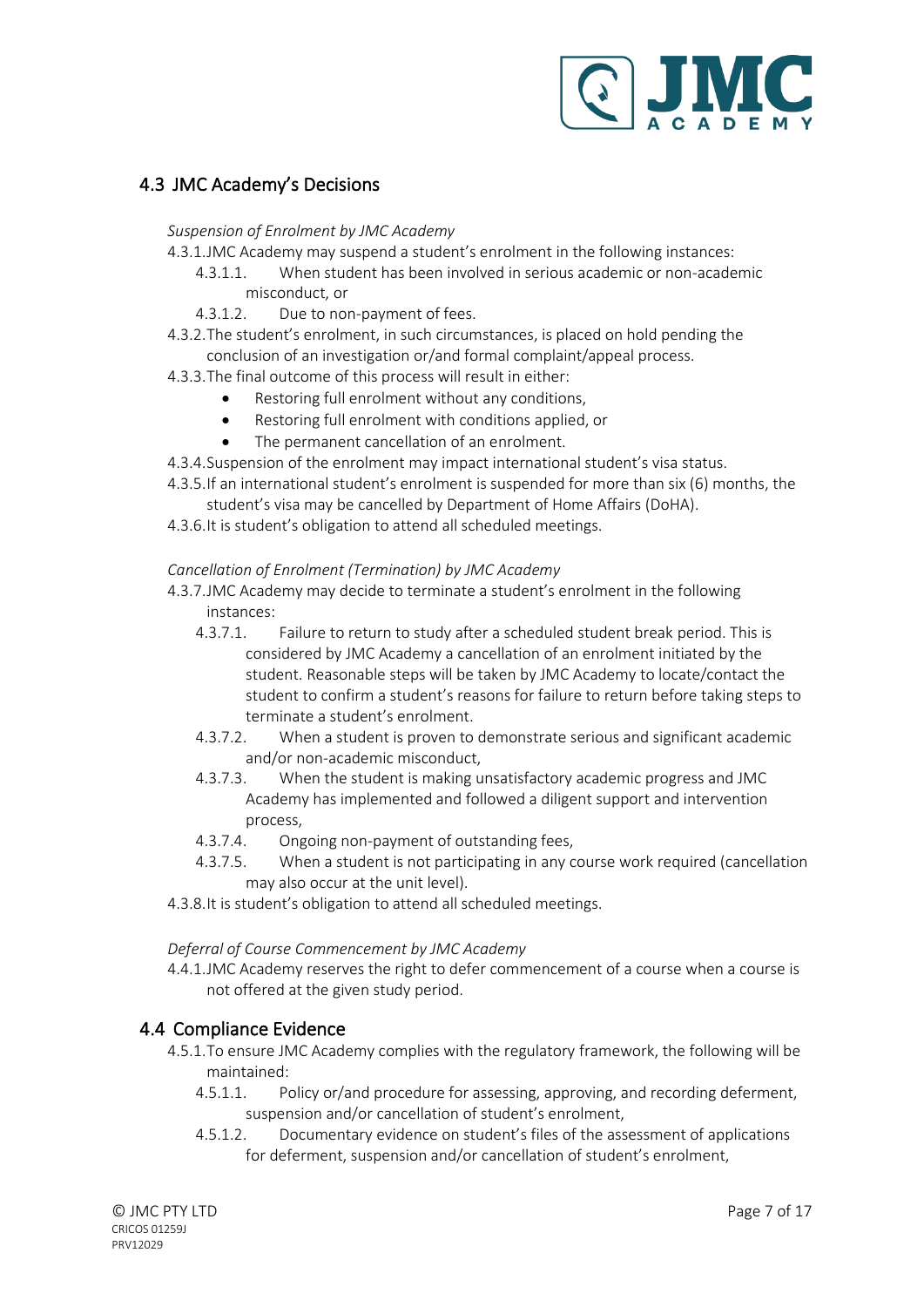

- 4.5.1.3. Evidence of the information given to students prior to enrolment which states the grounds for deferment, suspension and/or cancellation of student's enrolment,
- 4.5.1.4. Policy or/and procedure on entering formal complaint/appeal process containing information among other, on appealing decisions regarding deferment, suspension and/or cancellation of student's enrolment,
- 4.5.1.5. Evidence that JMC Academy has provided students with information about how deferment, suspension and/or cancellation of a student's enrolment will affect their:
	- Enrolment status in Provider Registration and International Student Management System (PRISMS) and visa status – international students,
	- Academic liabilities all students,
	- Financial liabilities all students.

#### <span id="page-7-0"></span>4.5 Notifications

- 4.6.1.JMC Academy will always advise a student in writing on the outcome of their application, and when their enrolment status has been changed by either JMC Academy's initiative or upon the student's request.
- 4.6.2.For international students, JMC Academy is required to:
	- 4.6.2.1. Notify the Department of Education and Department of Home Affairs (DoHA), through Provider Registration and International Student Management System (PRISMS) of the deferment, suspension or/and cancellation of international student's enrolment,
	- 4.6.2.2. Report an international student's enrolment status change to Department of Education and Department of Home Affairs (DoHA), only when all possible internal and external appeal processes have been exhausted.
	- 4.6.2.3. Once the Department of Education and Department of Home Affairs (DoHA), are notified of the cancellation of the international student's enrolment, the student will have 28 days to enrol in an alternative course or to return to their home country.

#### <span id="page-7-1"></span>4.6 Complaints and Appeals

4.7.1.Students may access the complaint an appeal process as set out in the *Student Complaints and Appeals Policy and Procedure* if they are dissatisfied with any decision made under this policy.

# <span id="page-7-2"></span>5. PROCEDURE – DOMESTIC STUDENTS' REQUESTS

#### <span id="page-7-3"></span>5.1 Deferral of Enrolment

- 5.1.1.Domestic students wishing to apply for deferral of the commencement of a course complete an appropriate form and submit it to Student Services. The application for deferral must be submitted before Census Date.
- 5.1.2.The responsible Campus Director or delegate will determine the outcome of the application and approve or reject the application within three (3) business days from the application submission date.
- 5.1.3.Student Services Officer will notify the student of the outcome of their application.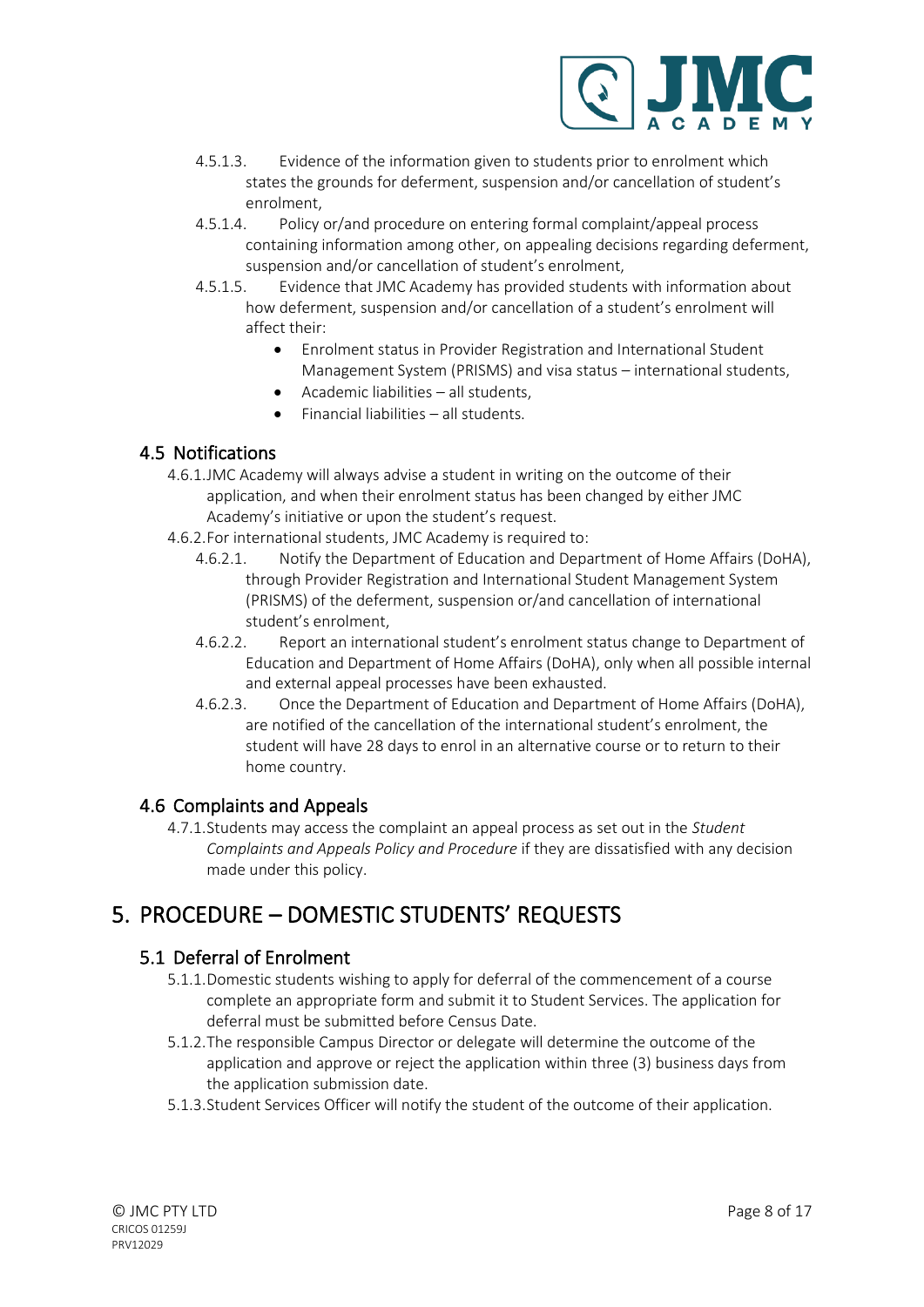

#### <span id="page-8-0"></span>5.2 Suspension of Enrolment (Leave of Absence)

- 5.2.1.Domestic students wishing to apply for temporary suspension of their studies complete an appropriate form and submit it to Student Services.
- 5.2.2.The responsible Campus Director or delegate will determine the outcome of the application and approve or reject the application within three (3) business days from the application submission date.
- 5.2.3.Student Services Officer will notify the student of the outcome of their application.

#### <span id="page-8-1"></span>5.3 Cancellation of Enrolment (Withdrawal)

- 5.3.1.Domestic students who wish to apply for cancellation of their enrolment in their course complete an appropriate form and submit it to Student Services.
- 5.3.2.The student will be invited to attend a non-compulsory meeting with Campus Director and/or Head of Department to consider and discuss alternative options available to them.
- 5.3.3.Where there is a request for a refund/re-credit of fees, students are required to complete additional application form for refunds and re-credits and submit it to Student Services. The application will be forwarded the request to the Finance Department for consideration and final approval.
- 5.3.4. Student Services Officer will notify the student once the cancellation is processed.

# <span id="page-8-2"></span>6. PROCEDURE - INTERNATIONAL STUDENTS' REQUESTS

#### <span id="page-8-3"></span>6.1 Deferral of Enrolment

- 6.1.1.International students wishing to apply for deferral of the commencement of the course complete an appropriate form and submit it directly to the International Services Office or Student Services. The application for deferral must be submitted before course commencement date.
- 6.1.2.The Director of International Services in consultation with Campus Director will determine the outcome of the application for deferral and approve or reject the application within three (3) business days from the application submission date.
- 6.1.3.In considering an application for deferral the Director of International Services will take into account a number of factors including but not limited to:
	- The impact on the student's duration of study and whether intervention or other strategies are needed to ensure that the student completes the course on time or whether an extension of duration is needed,
	- The purpose and period of the deferral,
	- The reliability of the evidence presented with the application,
	- The frequency that the student has previously sought deferral,
	- The timing of the request and whether it coincides with proposed reporting for breach of visa conditions.
- 6.1.4.If the application for deferral is approved and it affects the end date on the electronic Confirmation of Enrolment (e-CoE), the student will receive a new electronic Confirmation of Enrolment (e-CoE) and have a new agreement written to reflect the applicable changes.
- 6.1.5.International Admissions Officer will notify the student of the outcome of their application.
- 6.1.6.International students whose request for deferral is not approved will be required to attend their scheduled classes and complete their assessment tasks. Students will be notified accordingly.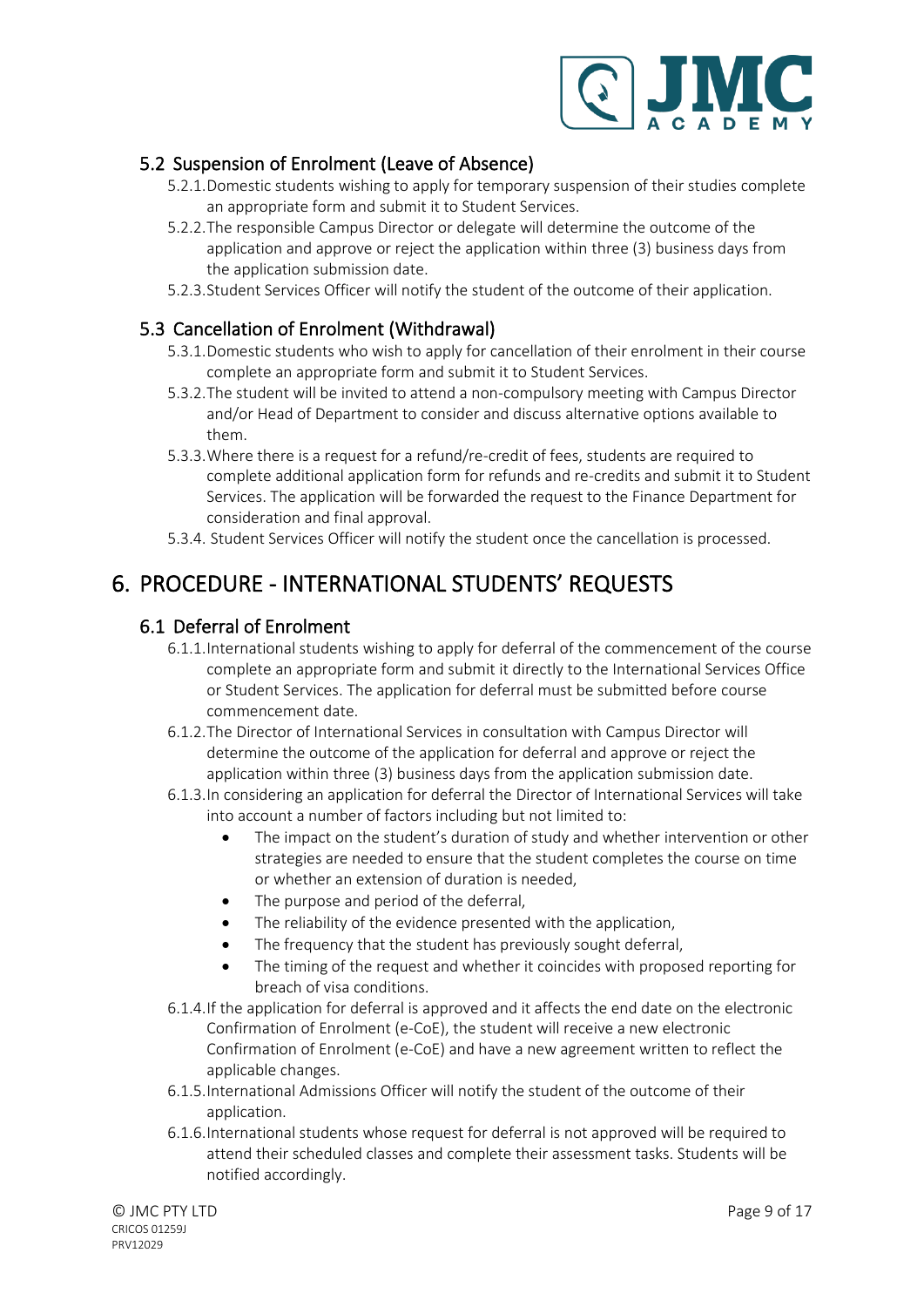

#### <span id="page-9-0"></span>6.2 Suspension of Enrolment (Leave of Absence)

- 6.2.1.International students wishing to apply for temporary suspension of their studies complete an appropriate form and submit it directly to the International Services Office or Student Services.
- 6.2.2.The Director of International Services in consultation with Head of Department and Campus Director will determine the application for temporary suspension of enrolment and approve or reject the application within three (3) business days from the application submission date.
- 6.2.3.In considering an application for temporary suspension of the course, the Director of International Services will take into account a number of factors including but not limited to:
	- 6.2.3.1. The impact on the student's duration of study and whether intervention or other strategies are needed to ensure that the student completes the course on time or whether an extension of duration is needed,
	- 6.2.3.2. The purpose and period of the suspension,
	- 6.2.3.3. The reliability of the evidence presented with the application,
	- 6.2.3.4. The frequency that the student has previously sought previous suspensions,
	- 6.2.3.5. The timing of the request and whether it coincides with proposed reporting for breach of visa conditions.
- 6.2.4.If the temporary suspension of the course is approved and it affects the end date on the electronic Confirmation of Enrolment (e-CoE), the student will receive a new electronic Confirmation of Enrolment (e-CoE) and have a new agreement written to reflect the applicable changes.
- 6.2.5.International Admissions Officer will notify the student of the outcome of their application.
- 6.2.6.International students whose request for suspension is not approved will be required to attend their scheduled classes and complete their assessment tasks. Students will be notified accordingly.

#### <span id="page-9-1"></span>6.3 Cancellation of Enrolment – (Withdrawal)

- 6.3.1.International students wishing to cancel enrolment in their course may do so at any time. International students must complete an appropriate form and submit it directly to the International Services Office or Student Services.
- 6.3.2.The student will be invited to attend the non-compulsory meeting with the Director of International Services, Campus Director and/or Head of Department to consider and discuss alternative options available to them.
- 6.3.3.Where there is a request for a refund of fees, international students are required to complete additional form for refunds and submit it to the International Services Office or Student Services. The application will be forwarded to the Finance Department for consideration and final approval.
- 6.3.4.International Admissions Officer will notify the student once the cancellation is processed.

# <span id="page-9-2"></span>7. PROCEDURE – JMC ACADEMY'S DECISIONS

#### <span id="page-9-4"></span><span id="page-9-3"></span>7.1 Suspension of Enrolment by JMC Academy

#### *Domestic Students*

7.1.1.Where JMC Academy initiates the suspension of a domestic student's enrolment: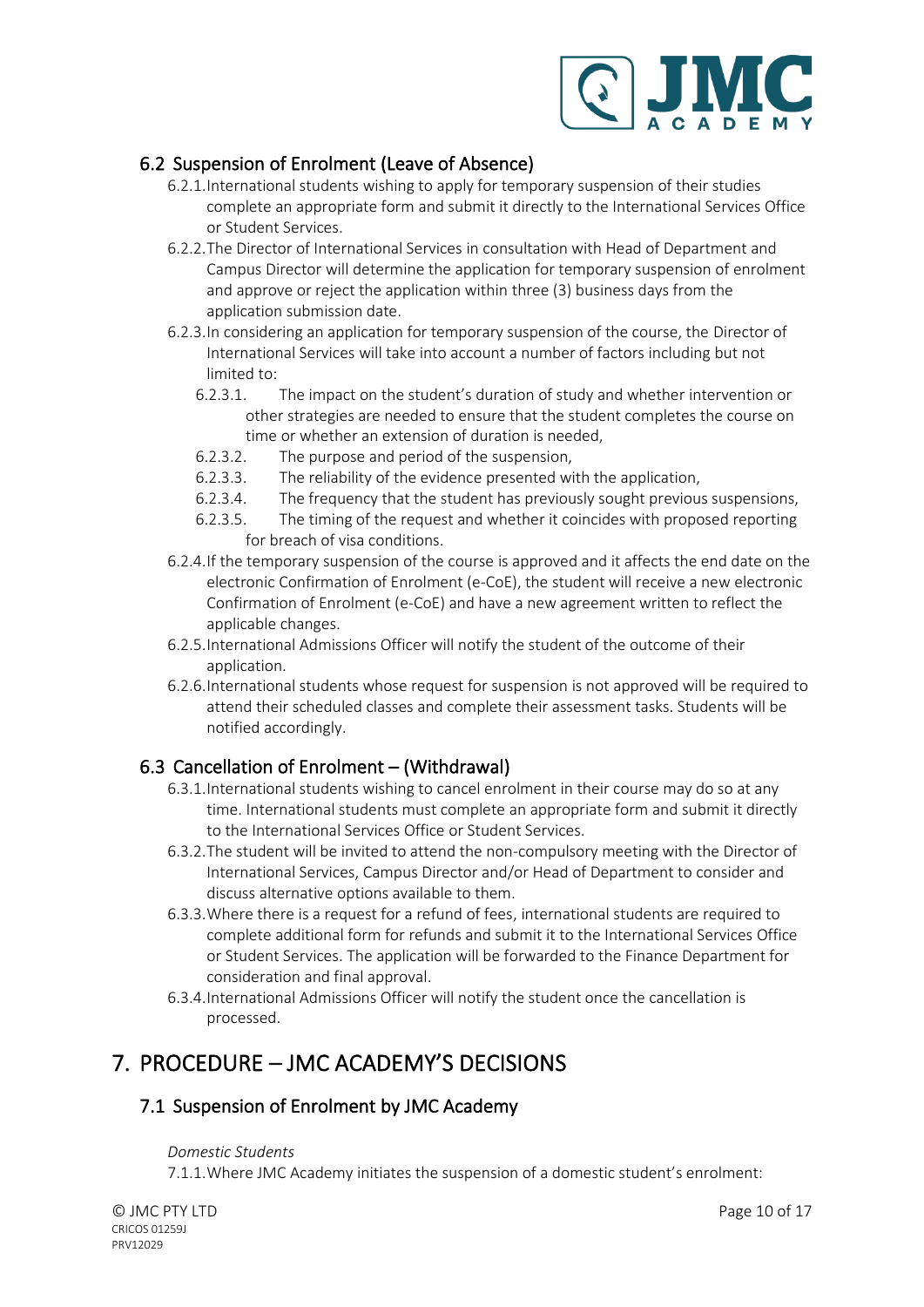

- 7.1.1.1. Campus Director meets with the student, informs the student of their suspension from the course, and provides reasons.
- 7.1.1.2. The student is also advised of any potential impact on their prospects for success in their studies, and opportunities for appeal.
- 7.1.1.3. Campus Director informs the student of the length of their suspension and the remediation opportunities available.
- 7.1.1.4. A formal letter is posted to the student confirming the conditions of the suspension.

#### <span id="page-10-0"></span>*International Students*

- 7.1.2.Where JMC Academy initiates the suspension of an international student's enrolment:
	- 7.1.2.1. The Director of International Services, or their delegate, meets with the student, informs the student of their suspension from the course, and provides reasons.
	- 7.1.2.2. The student is also advised of any potential impact on their visa due to the suspension, their prospects for success in their studies, and opportunities for appeal.
	- 7.1.2.3. The Director of International Services, or their delegate, informs the student of the length of their suspension and the remediation opportunities available,
	- 7.1.2.4. A formal letter is posted to the student confirming the conditions of the suspension.
- 7.1.3.The Director of International Services may initiate a student suspension as part of the management of a critical incident involving the student, particularly in the cases of serious illness or accidents where the student is unable or incapable of reasonably communicating with JMC Academy.

#### <span id="page-10-2"></span><span id="page-10-1"></span>7.2 Cancellation of Enrolment (Termination) by JMC Academy

#### *Domestic Students*

- 7.2.1.Where JMC Academy initiates the cancellation of a domestic student's enrolment:
	- 7.2.1.1. Campus Director meets with the student, informs the student of its intention to cancel their enrolment, and provides reasons.
	- 7.2.1.2. The student is also advised of any potential impact on their prospects for success in their studies, and opportunities for appeal.
	- 7.2.1.3. A formal intention to cancel the enrolment letter is posted to the student outlining the reasons of cancellation and possible avenues to appeal.
- 7.2.2.Where the cancellation of a student's enrolment is due to unsatisfactory course progress, JMC Academy will ensure that all support and intervention applicable processes have run their course prior to sending the formal intention to cancel their enrolment letter.

#### <span id="page-10-3"></span>*International Students*

- 7.2.3.Where JMC Academy initiates the cancellation of an international student's enrolment:
	- 7.2.3.1. The Director of International Services, or their delegate, meets with the student, informs the student of its intention to cancel their enrolment, and provides reasons.
	- 7.2.3.2. The student is also advised of any potential impact on their visa due to the enrolment cancellation, their prospects for success in their studies, and opportunities for appeal.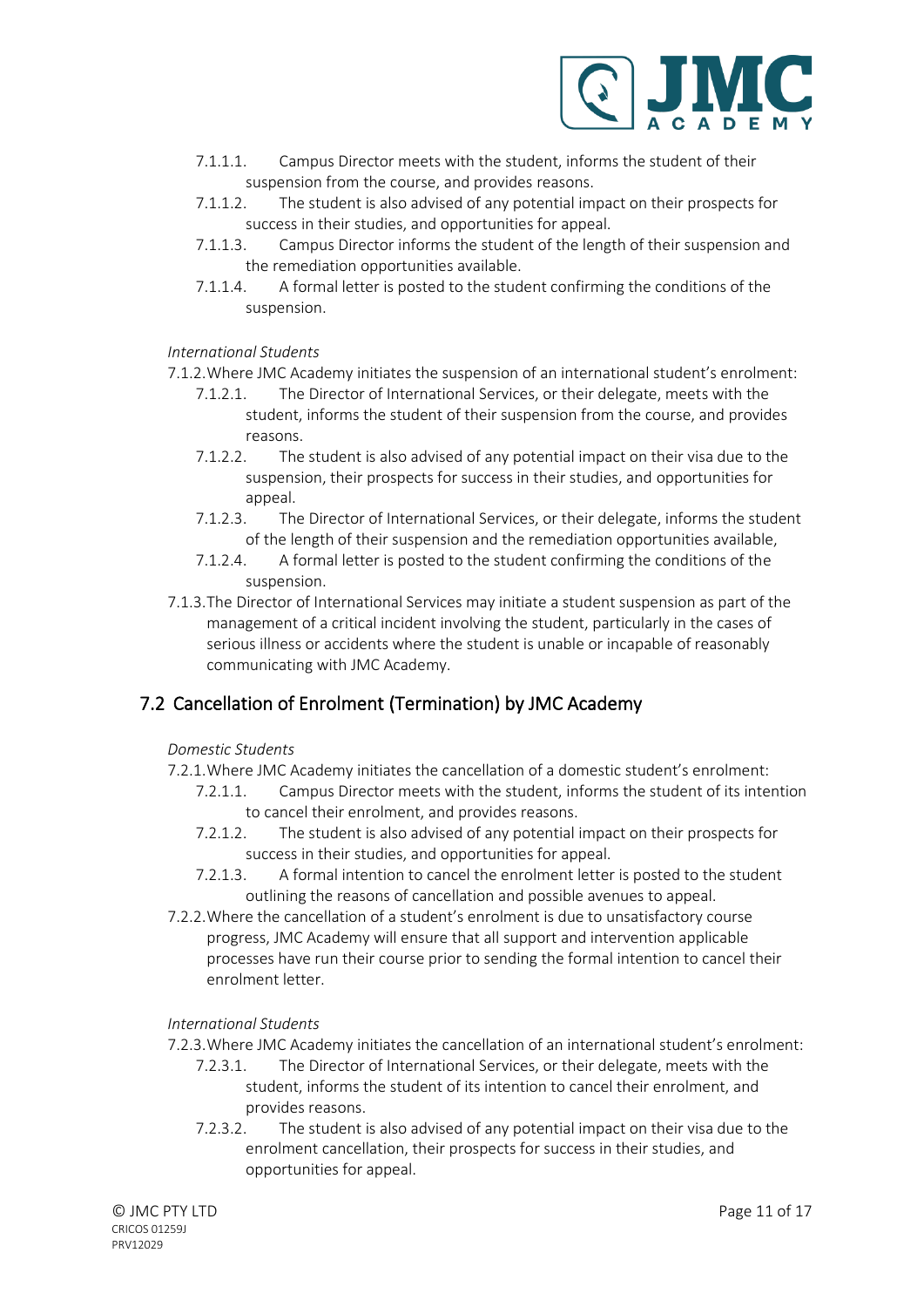

- 7.2.3.3. A formal intention to report the enrolment letter is posted to the student outlining the reasons of cancellation and possible avenues to appeal.
- 7.2.4.Where the cancellation of a student's enrolment is due to unsatisfactory course progress, JMC Academy will ensure that all support and intervention applicable processes have run their course prior to sending the formal intention to report their enrolment letter.

#### <span id="page-11-0"></span>7.3 Deferral of Course Commencement by JMC Academy

7.3.1.Where JMC Academy initiates the deferral of the course commencement, it will:

- 7.3.1.1. Immediately advise the student of course deferral,
- 7.3.1.2. Advise student of next course intake, and if the student agrees to the deferral and wishes to continue their studies at JMC Academy,
- 7.3.1.3. Amend electronic Confirmation of Enrolment (e-CoE) of international students,
- 7.3.1.4. Place their enrolment on the appropriate status in the Student Management System.

### <span id="page-11-1"></span>8. RELATED DOCUMENTS

- 8.1. JMC Academy Glossary
- 8.2. Academic Progress Policy and Procedures
- 8.3. Academic Integrity Policy and Procedure
- 8.4. Transfer between Registered Providers Policy and Procedure
- 8.5. Modification of Study Pathway Policy and Procedure
- 8.6. Student Complaints and Appeals Policy and Procedure
- 8.7. Refunds and Re-crediting FEE-HELP Balances Policy and Procedure
- 8.8. International Student Refund Policy and Procedure
- 8.9. Non-Academic Misconduct Policy and Procedure
- 8.10. Student Code of Conduct

### <span id="page-11-2"></span>9. RELEVANT LEGISLATION

- 9.1. Higher Education Support Act 2003 (Cth)
- 9.2. Higher Education Standards Framework (Threshold Standards) 2021
- 9.3. Education Services for Overseas Students (ESOS) Act 2000 (Cth)
- 9.4. National Code of Practice for Registration Authorities and Providers of Education and Training to Overseas Students 2018

### <span id="page-11-3"></span>10. POSITIONS RESPONSIBLE

- 10.1. Director of International Services
- 10.2. Director of Finance and Operations
- 10.3. Campus Directors
- 10.4. Heads of Departments
- 10.5. Student Services
- 10.6. International Services Office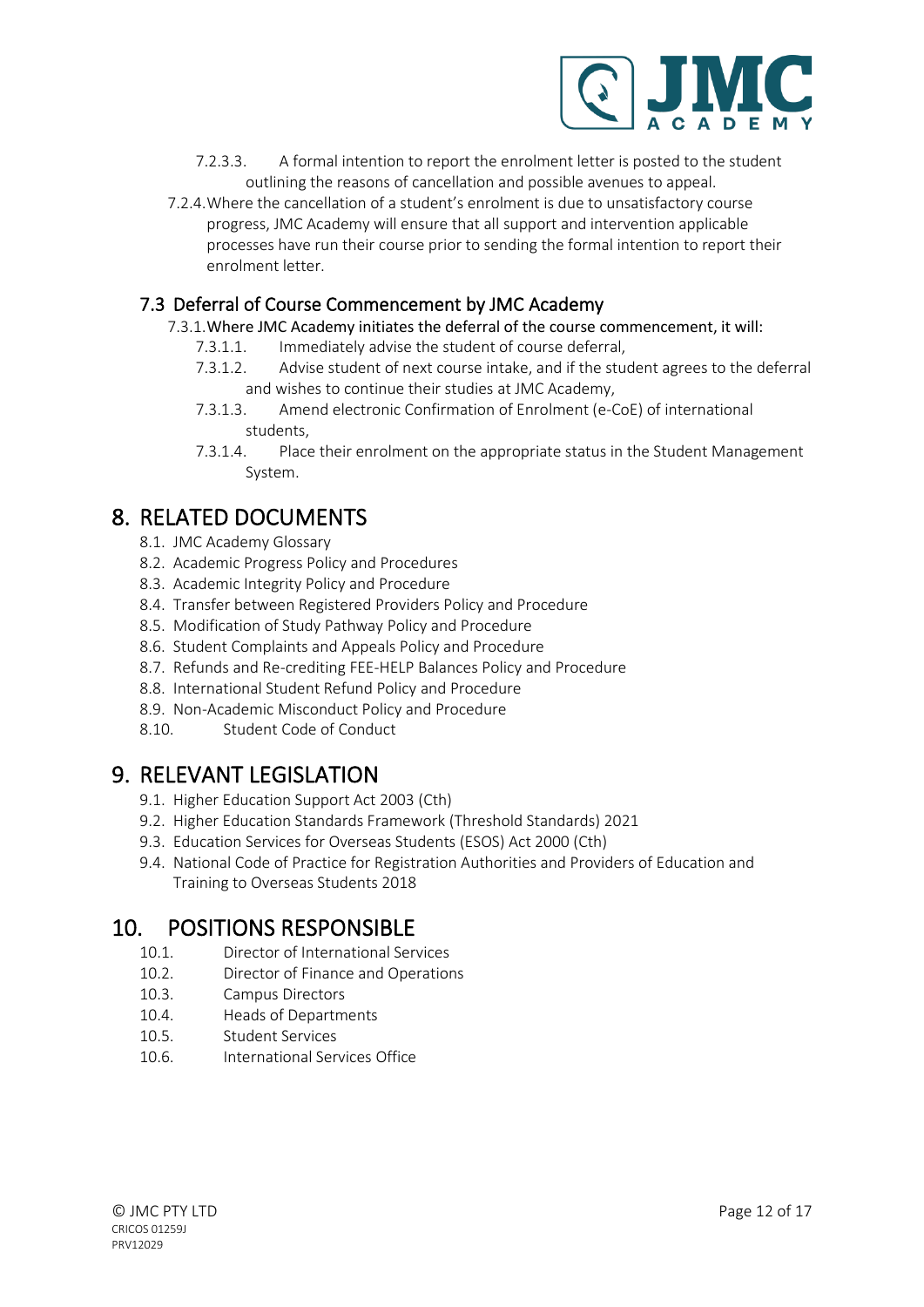

# <span id="page-12-0"></span>11. APPROVAL INFORMATION

| <b>Approval Authority</b>       | Governing Council |  |
|---------------------------------|-------------------|--|
| Health Check approval authority | JMC Academy CEO   |  |
| Review date                     | 25/04/2025        |  |

| Version | Approved by                   | Approval<br>date | Effective<br>date | <b>Modifications</b>                                                                                                                                                                                                                                                                                                                                                   | <b>Status</b> |
|---------|-------------------------------|------------------|-------------------|------------------------------------------------------------------------------------------------------------------------------------------------------------------------------------------------------------------------------------------------------------------------------------------------------------------------------------------------------------------------|---------------|
| 1.0     | IMC.<br>Academy<br><b>CEO</b> | 30/03/2022       | 03/04/2022        | Amendments as per external<br>reviewer's recommendations.<br>Deferring, Suspending and Cancelling<br>Student's Enrolment Policy, Deferring,<br><b>Suspending and Cancelling Domestic</b><br>Student's Enrolment Procedure, and<br>Deferring, Suspending and Cancelling<br>International Student's Enrolment<br><b>Procedure</b> have been merged into one<br>document. | Current       |

*Version control tables from previous Policies and Procedures reside in the original documents.*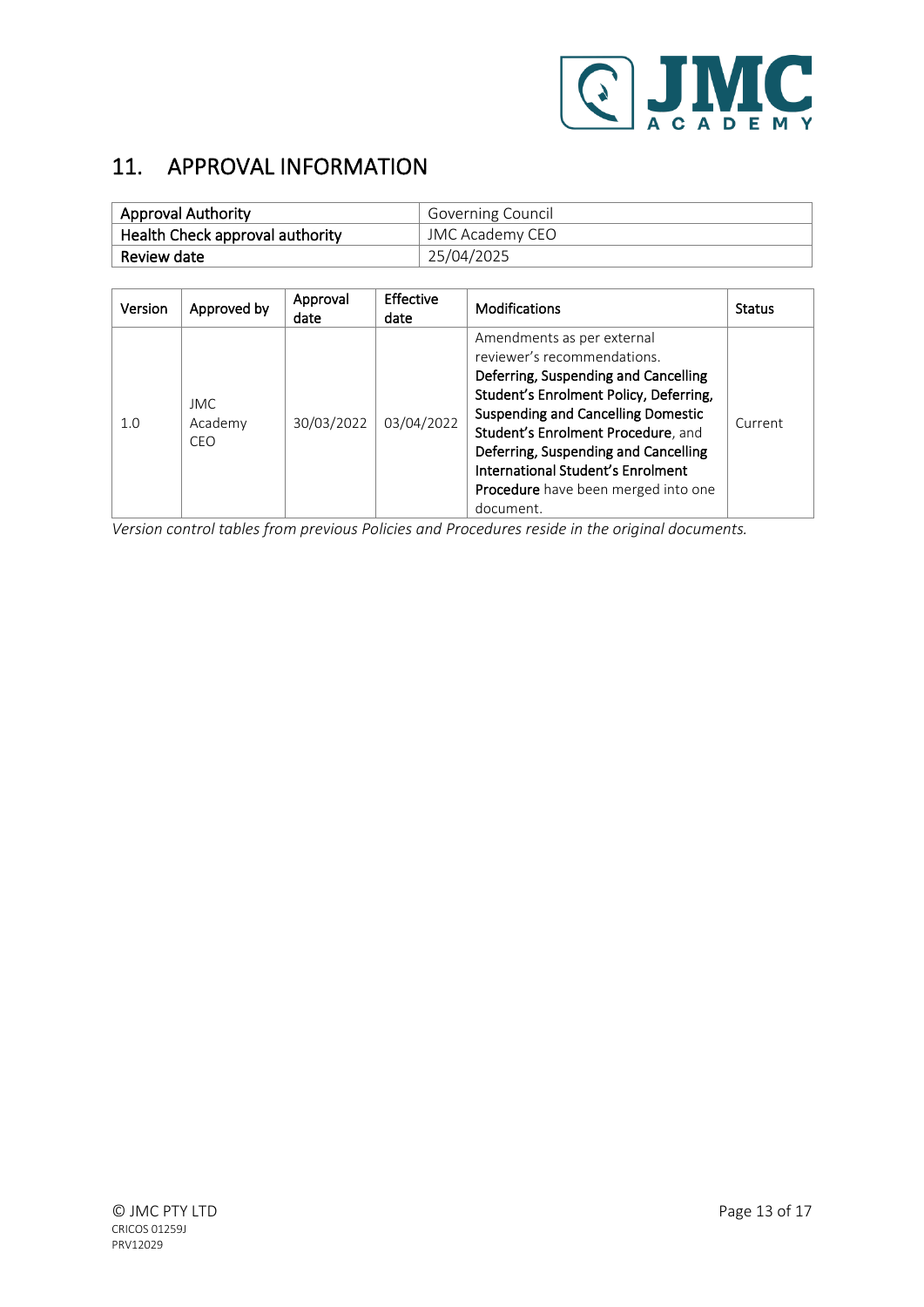

# <span id="page-13-0"></span>Appendix 1 – Compassionate or Compelling Circumstances

### These could include, but are not limited to:

- An unexpected and serious illness or disability, a recurrence of a chronic or acute illness or injury such that the student is unable to be actively engaged in their studies. This does not include minor illnesses such as colds, mild sprains or other low-level injuries or sickness,
- A permanent or temporary disability or illness for which a variation has already been made will not be accepted unless the disability has been compounded by an unexpected change, or an additional condition,
- Significant bereavement or hardship such as the death or serious illness of a close family member,
- Domestic violence,
- Trauma such as being a victim of crime, an accident, major political upheaval, or a severe Act of God,
- Where JMC Academy was unable to offer a pre-requisite unit.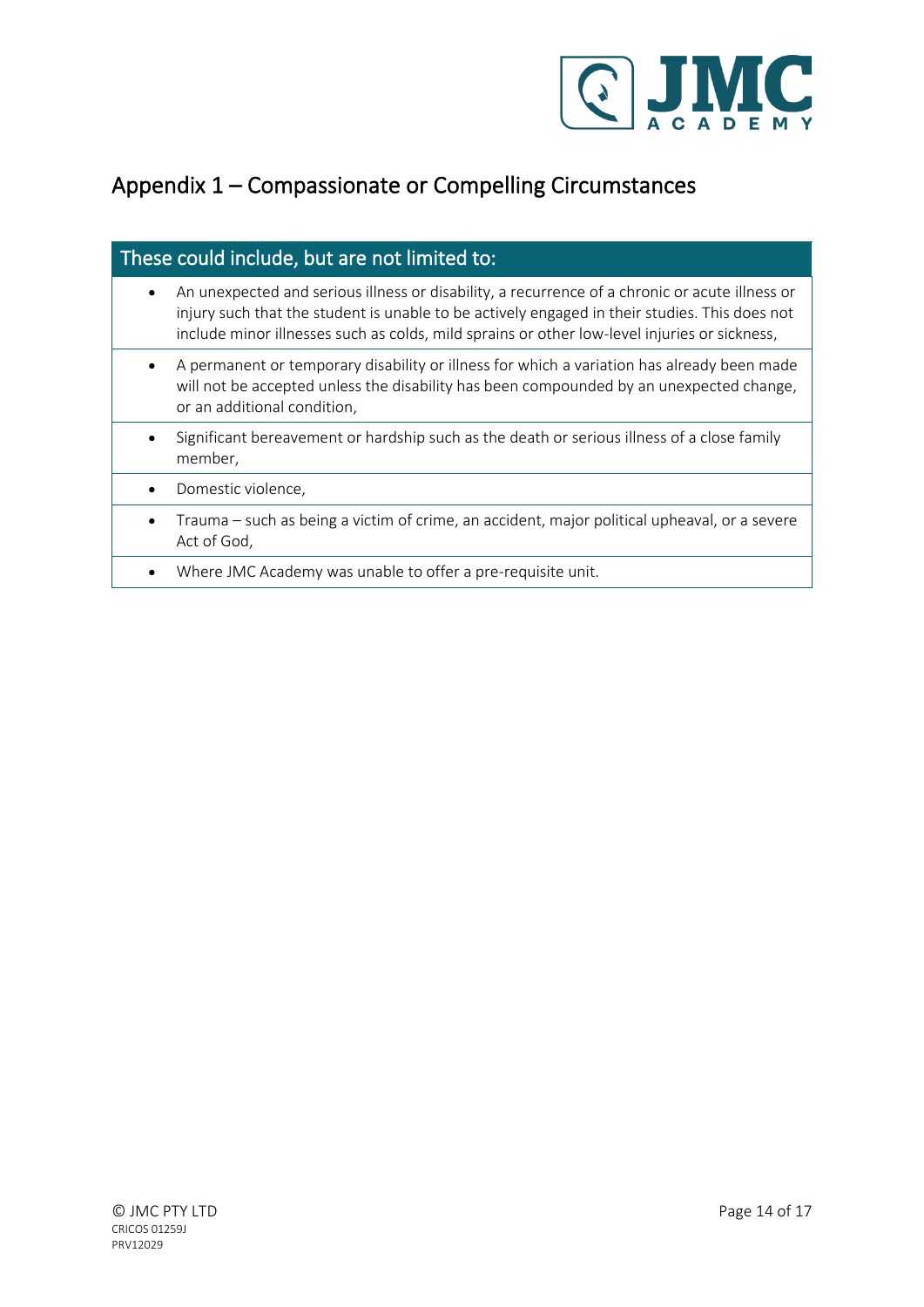

# <span id="page-14-0"></span>Appendix 2 – Compassionate or Compelling Circumstances Acceptable Evidence

### These could include, but are not limited to:

- An original certificate or letter on letterhead, depending on the nature of the condition, from:
	- o A registered treating medical practitioner,
	- o A registered health practitioner, and/or
	- o An approved medical specialist,
- A letter from a campus counsellor who has prior knowledge of the student and their circumstances,
- A letter from a person qualified to assess and support the application (e.g., clergy providing grief counselling).

Above letters must describe what impact the student's condition had on their ability to complete their work/study, and the date that the illness or event took effect.

- A certificate from a funeral director,
- A death certificate,
- A copy of an accident report.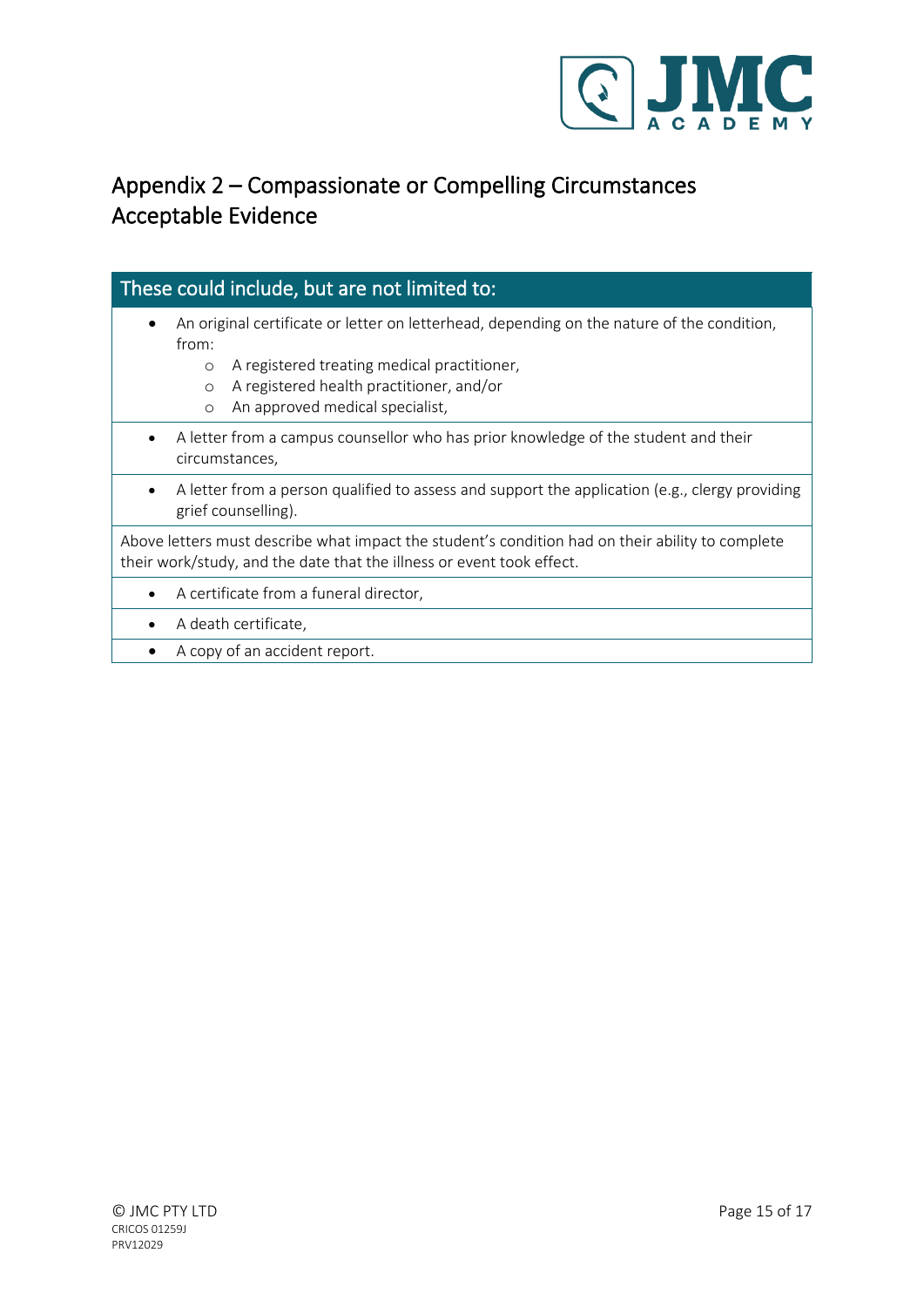

# <span id="page-15-0"></span>Appendix 3 – Special Circumstances

#### These could include, but are not limited to:

- An unexpected and serious illness or disability, a recurrence of a chronic or acute illness or injury such that the student is unable to be actively engaged in their studies. This does not include minor illnesses such as colds, mild sprains or other low-level injuries or sickness,
- A permanent or temporary disability or illness for which a variation has already been made will not be accepted unless the disability has been compounded by an unexpected change, or an additional condition,
- Significant bereavement or hardship such as the death or serious illness of a close family member,
- Domestic violence,
- Trauma such as being a victim of crime, an accident, major political upheaval, or a severe Act of God,
- Where JMC Academy was unable to offer a pre-requisite unit,
- Severe disruption to domestic arrangements,
- Relationship breakdown,
- Religious observance or obligations,
- Formal legal commitments,
- Jury duty,
- Military or/and emergency service,
- Service with a recognised emergency management service,
- Representing JMC Academy at a state, national or international significant events, and/or
- Active participation in elite sporting or cultural events.